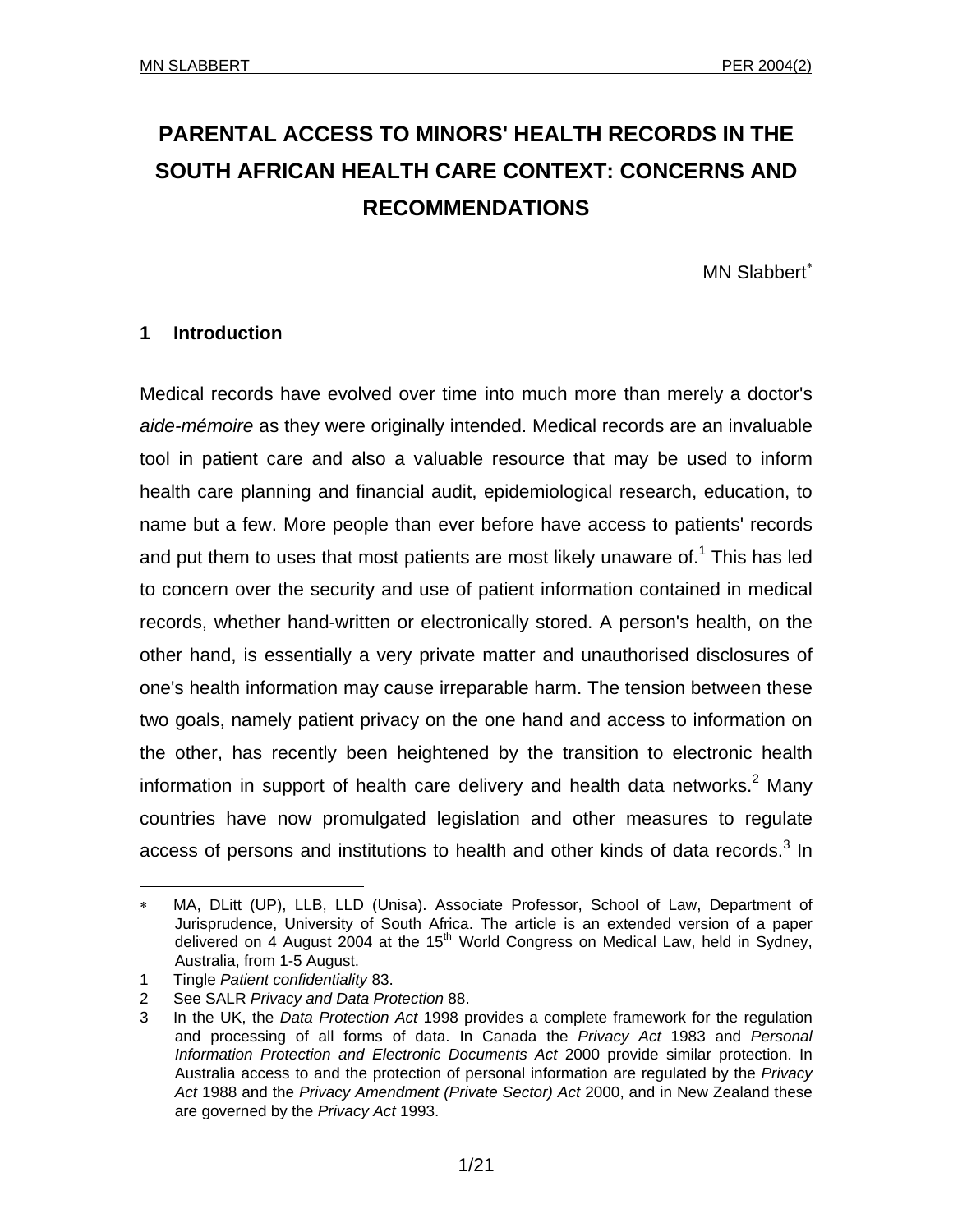August 2003, the South African Law Commission released an issue paper on privacy and data protection.<sup>4</sup> One of the specific areas of concern noted in this issue paper is the domain of health. $<sup>5</sup>$  It is indeed troublesome that there is at</sup> present in South Africa no consistency in approaches to patient confidentiality in general, nor any national standards or policies on patient confidentiality.<sup>6</sup> The general constitutional provisions relating to privacy and access to information are inadequate in dealing with the specifics of the doctor-patient relationship.

In South Africa, the medical practitioner's duty to maintain confidentiality concerning his or her patient is both an ethical<sup>7</sup> and a legal duty.<sup>8</sup> What is less clear is whether this duty is also owed to minor patients. A dilemma arises when the parents of a minor patient approach a doctor to enquire about their child's medical treatment, particularly if the minor has expressly requested that the contents of his or her medical records not be divulged to his or her parents. Minors may wish to prevent their parents from accessing their medical records that may contain details about sexually transmittable diseases, contraception, abortion, depression, alcoholism, smoking or drug habits, or whatever the case may be. Parents, on the other hand, may insist on knowing what is happening in their children's lives as a matter of concern for their children's welfare and in order to take care of them properly.

This dilemma poses intricate questions that do no always have straightforward

<sup>4</sup> See n 2 above.

<sup>5</sup> SALC *Privacy and Data Protection* 133.

<sup>6</sup> SALC *Privacy and Data Protection* 135.

<sup>7</sup> Respecting the confidences of his or her patient is one of the most fundamental ethical obligations owed by a doctor to his or her patient. The Hippocratic Oath in this respect states: "Whatsoever things I see or hear concerning the life of men, in my attendance on the sick or even apart there from, which ought not to be noised abroad, I will keep silence thereon, counting such things to be as sacred secrets." See Kennedy and Grubb *Medical law* 1047.

<sup>8</sup> See *Jansen van Vuuren v Kruger* 1993 (4) SA 842 (A). In this case, the doctor's duty of confidentiality towards his patient who suffered from AIDS, was recognised. This ruling makes it clear that medical confidentiality is not merely a matter of professional ethics, but also a legal duty, the breach whereof may result in legal liability.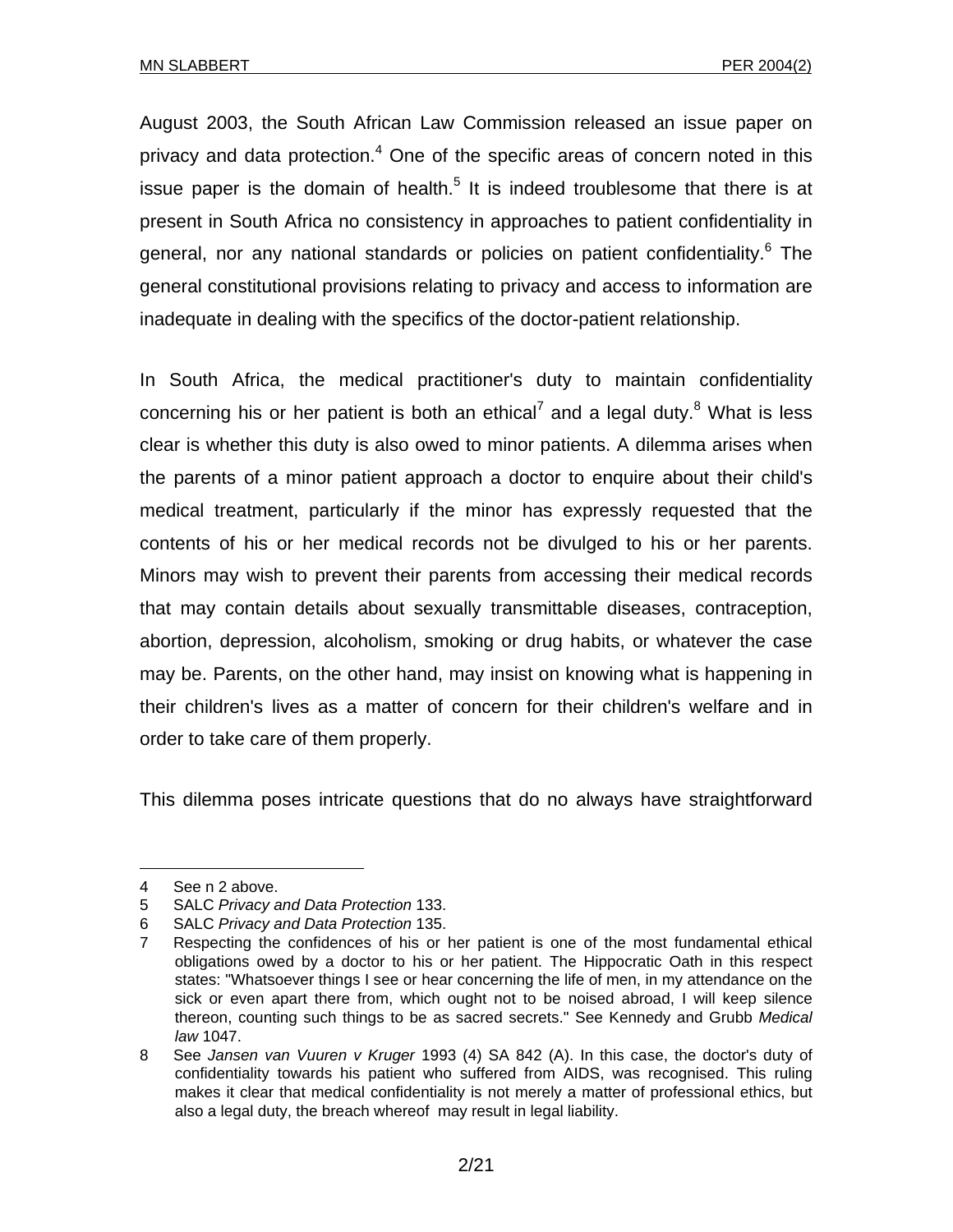answers. Consider, for example, the following example cited by Richardson $9$ showing how confidentiality may compete with other interests: The parents of Alex, a fifteen year old boy who is a haemophiliac, refuse to tell him that he is HIV positive as the result of earlier blood transfusions. Alex, on the other hand, is keeping secret from them the fact that he is engaging in unprotected sexual activities. He confides in a nurse, because he is worried about suffering from a venereal disease. The nurse is in possession of both sets of information: the boy does not want his parents to be informed of his sexual activities, and the parents do not want their son informed about his HIV status.

In South Africa, the legal position relating to the confidentiality of minors' health records has become more obscured than ever with the promulgation of the *Promotion of Access to Information Act<sup>10</sup> which, against the background of the* common law and constitutional protection of privacy and read together with both the *Children's Bill*<sup>11</sup> and the *National Health Bill*,<sup>12</sup> sketches a conflicting picture. This paper will first, very briefly, explore the question whether a child is owed a duty of confidentiality, after which the confidentiality of health records will be discussed, in particular the question whether parents may access their minor children's health records without their consent.

# **2 Should a child patient be owed a duty of confidentiality?**

Most children's first contact with health care providers<sup>13</sup> takes place through their

<sup>9</sup> Richardson and Webber *Ethical issues* ch 10.

<sup>10</sup> *Promotion of Access to Information Act* 2 of 2000. (Hereinafter referred to as *PATIA*.)

<sup>11</sup> *Children's Bill* [B70-2003]. This comprehensive bill, when enacted, will replace and repeal the whole of the *Child Care Act* 74 of 1983.

<sup>12</sup> *National Health Bill* [B32-2003]. Some of the primary objects of the bill, when enacted, are to regulate national health and provide uniformity in respect of health services in South Africa by establishing a national health system and by setting out the rights and duties of health care providers, health workers etc.

<sup>13</sup> The term "health care providers" is the preferred term, also referred to in the *National Health Bill* to include any person providing health services in terms of any law, including the *Allied*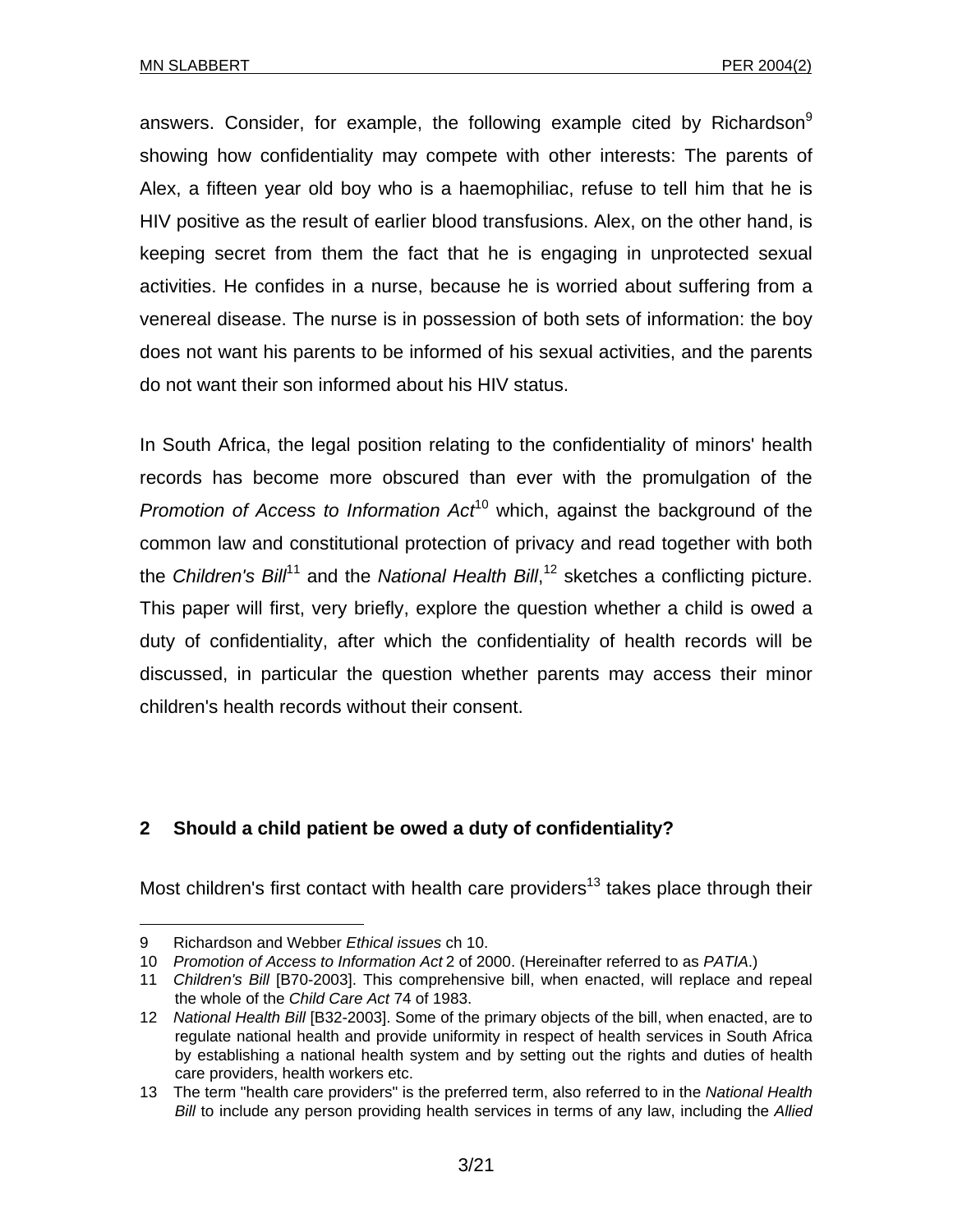parents, themselves often patients of the relevant health care provider. After examining the minor patient, the health care provider—let's assume it is a medical practitioner—usually informs the parents of her findings in order for them to consent to further treatment and to enable them to carry out their duty to care for their child. Most doctors, unless specifically requested by minors, appear to accept that disclosure to the parents is in order, especially when the parents are the ones carrying the bill at the end of the day. The duty of confidentiality should, in principle, apply to all of a doctor's patients, regardless of age, yet no court has yet offered an analysis of *why* the child is or should be owed a duty of confidentiality.<sup>14</sup> Is this a duty that flows from the doctor-patient relationship vis-àvis the child's parents or guardians, dictating that a duty of confidence is owed to the child, but that disclosures to the parents are in order whenever these fall within certain recognised exceptions justifying disclosure? Or is it a duty that *only* arises when the child reaches a certain intellectual and social maturity in order to form a meaningful relationship of confidence with the doctor, in other words when he or she has the capacity to grasp what secrecy entails?

The flipside of the coin also exists, namely whether the minor patient can claim a *right* to confidentiality. This question is narrowly intertwined with the equally important issue of consent to medical treatment in instances where the minor is still under parental authority. The well-known English decision by the House of Lords addressing a minor's right to confidentiality, *Gillick v West Norfolk and*  Wisbech Area Health Authority,<sup>15</sup> offers interesting directions, but leaves many questions unanswered.<sup>16</sup> The judgment establishes that a doctor indeed owes a mature minor patient a duty of confidentiality where the child is competent to form

1

*Health Professions* Act 63 of 1982; the *Health Professions Act* 56 of 1974; the *Nursing Act*  50 of 1978; the *Pharmacy Act* 53 of 1974; and the *Dental Technicians Act* 19 of 1979 (see cl 1).

<sup>14</sup> Kennedy and Grubb *Medical law* 1077.

<sup>15</sup> *Gillick v West Norfolk and Wisbech Area Health Authority* [1984] QB 581, [1984] 1 All ER 365; on appeal [198] AC 112, [1985] 1 All ER 533; rev [1986] AC 112, [1985] 3 All ER 402 (HL).

<sup>16</sup> The case is discussed by Morgan 1986 *Monash University Law Review* 161; Sir Wilson 1996 *Australian Journal of Forensic Sciences* 8; and Parkinson 1992 *Australian Journal of*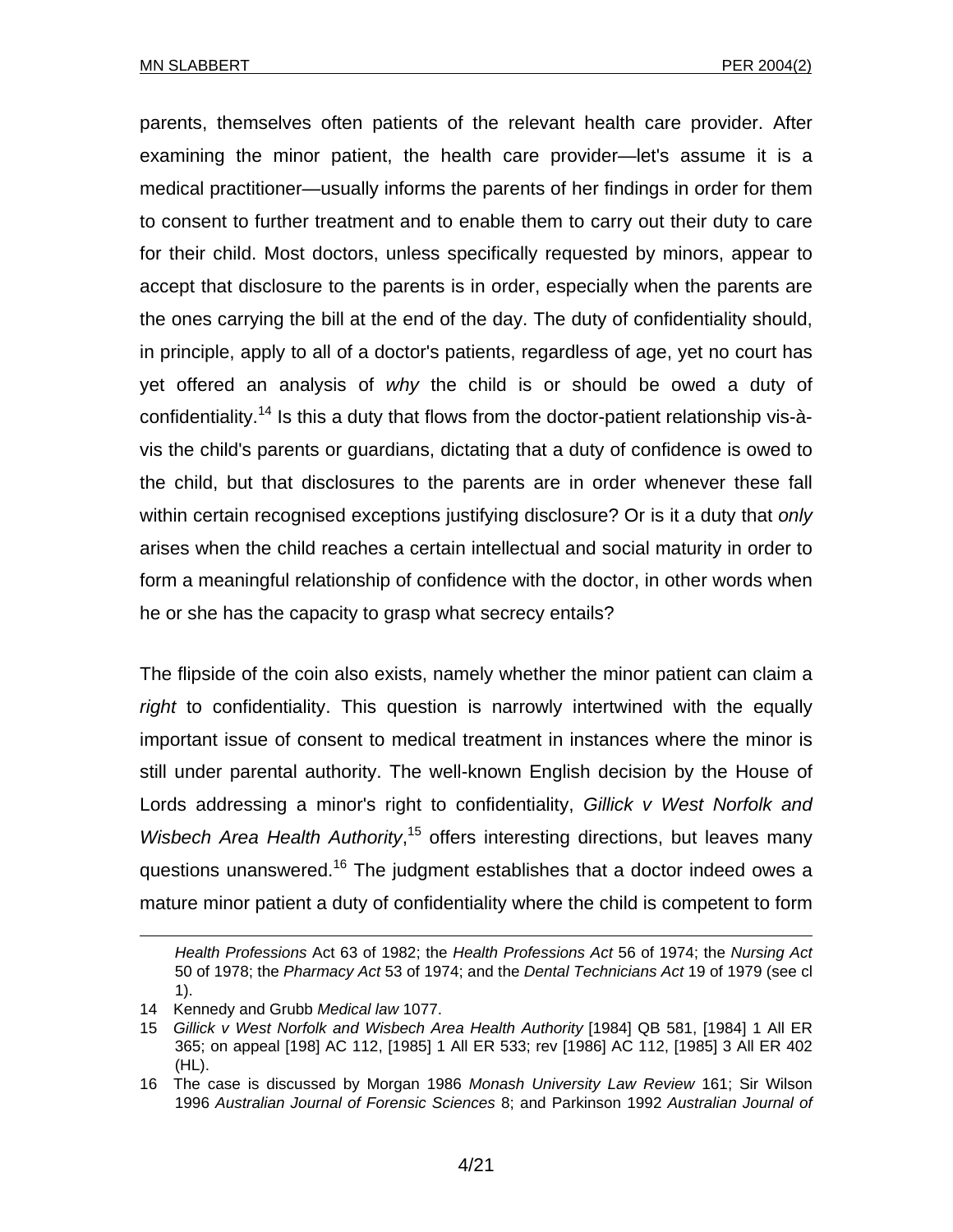a relationship of confidence, but that this is not absolute and will depend on the individual circumstances of the case. The decision has led to what can be termed the "mature minor" or "Gillick-competency" test: A minor under the age of 16 years (the statutory age for consenting to medical treatment in England) can consent to medical treatment when he or she has "sufficient understanding and intelligence to understand fully what is proposed".<sup>17</sup> It follows that if a child may legally consent to medical treatment, he or she should also be able to consent to disclosures about his or her medical treatment to third parties. The mature minor test was approved by the Australian High Court as being in accordance with children's psychological development as described by Piaget who suggested that:

… the capacity to make an intelligent choice, involving the ability to consider different options and consequences, generally appears in a child somewhat between the ages of 11 and 14.<sup>18</sup>

Before closer attention is given to the patchwork of provisions in the South African law relating to the access of parents and third parties to the health records of minors, a brief overview of the legal position of the minor patient in South African law is necessary.

# **3 The minor patient in South African law**

In the case of a minor under parental authority, the doctor would in principle require the consent of the minor's parent or legally appointed guardian for medical treatment.<sup>19</sup> Parental authority refers to a number of rights and duties that vest in a parent, or occasionally in a non-parent, in respect of the person and

-

*Family Law* 101.

<sup>17</sup> *Gillick v West Norfolk* [1986] AC 112 (HL) 189 per Lord Scarman.

<sup>18</sup> *Department of Health and Community Services v JWB* (*Marion's* case) (1992) 175 CLR 218; 106 ALR 385 (HCA) at CLR 237-238; ALR 395.

<sup>19</sup> See *Esterhuizen v Administrator, Transvaal* 1957 (3) SA 710 (T).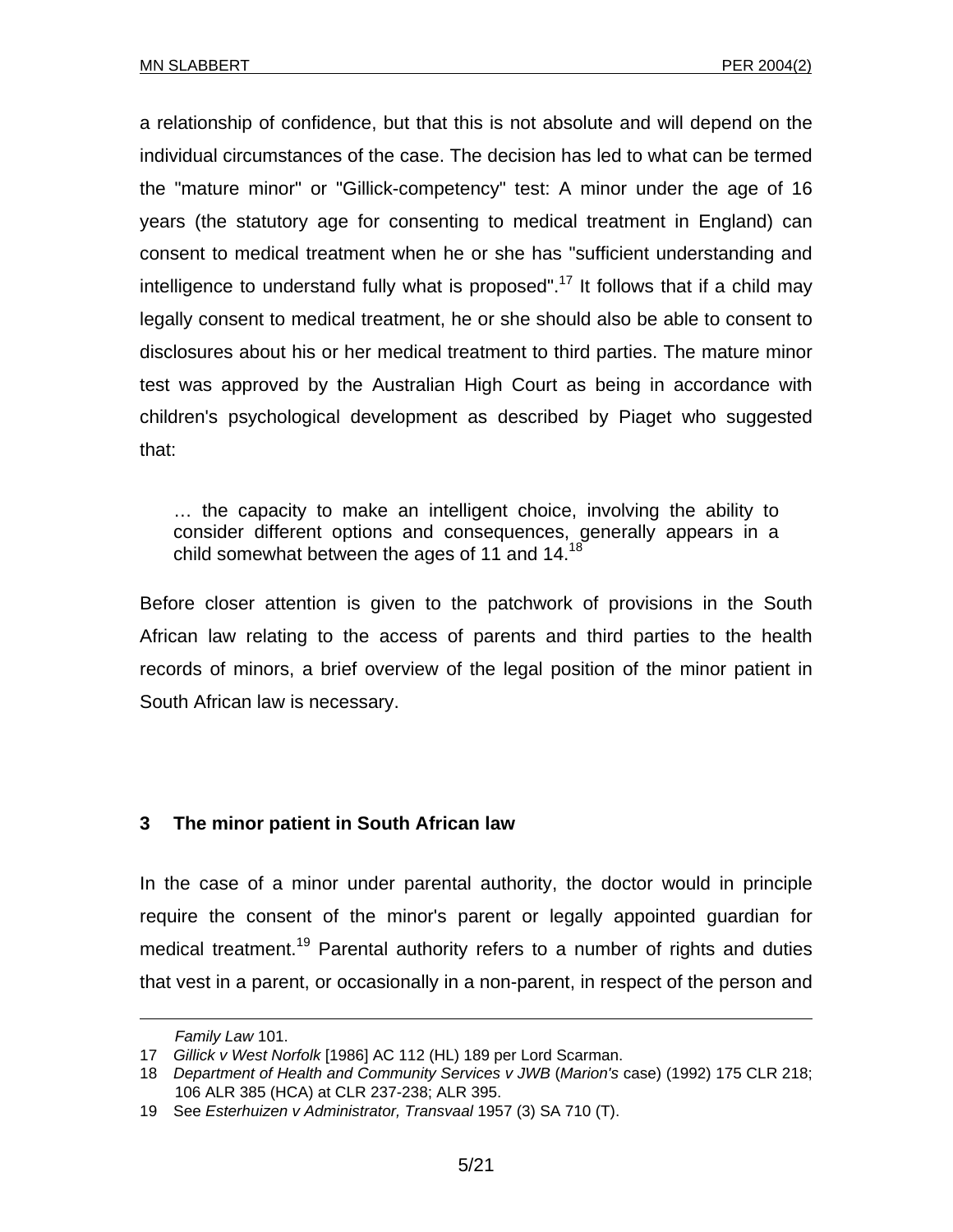estate of a minor child. Parental authority must at all times be exercised and performed in the minor' best interests, as well as with due regard to the minor' rights.<sup>20</sup> In cases where parental consent or consent from a legal guardian cannot be obtained, the High Court as the upper guardian of all children can be approached to provide consent. In South African law, the present statutory age for independent consent to medical treatment as set out in the *Child Care Act*<sup>21</sup> is 14 years, whereas a minor who is eighteen years or older, may independently consent to a medical operation.<sup>22</sup> For children under the age of fourteen where the consent of a parent or guardian cannot be obtained, permission for a medical procedure may be sought from the Minister of Social Development.<sup>23</sup> The legislature has refrained from defining the phrase "medical treatment" and "medical operation". A minor under the age of 14 seeking medical treatment (for example in the form of oral contraception or the insertion of a contraceptive device) may require the consent of her parent or guardian, because such minor is still subject to parental authority.<sup>24</sup>

The promulgation of the *Choice on the Termination of Pregnancy Act*<sup>25</sup> has added an interesting twist to the above statutory regime. In terms of this act that regulates abortion, any female of *any age*<sup>26</sup> may have her pregnancy lawfully terminated upon request during the first twelve weeks of the gestation period of her pregnancy.<sup>27</sup> Where the pregnant woman is a minor, the medical professional concerned is only under an obligation to *advise* her to consult with her parents,

22 *Ibid* s 39(4)(b).

 $\overline{a}$ 

23 *Ibid* s 39(1).

25 *Choice on the Termination of Pregnancy Act* 92 of 1996.

<sup>20</sup> In *Kaiser v Chambers* 1969 4 SA 224 (C) 228G, Tebbut aj (as he then was) described the child's best interests as "[a] golden thread which runs throughout the whole fabric of our law relating to children". S 28(2) of the *Constitution of the Republic of South Africa* 1996 enshrines the paramountcy of this consideration. No parental rights will be enforced if in conflict with the child's welfare. See in general *B v S* 1995 (3) SA 571 (A). The *Children's Bill* (above n 11) refers to the term "parental responsibilities and rights" which are described as "the responsibility and right (a) to care for the child; (b) to have and maintain contact with the child; and (c) to act as the guardian of the child" (cl 1).

<sup>21</sup> *Child Care Act* 74 of 1983.

<sup>24</sup> *Gordon v Barnard* 1977 (1) SA 887 (C); *H v I* 1985 (3) SA 237 (C).

<sup>26</sup> See s 1(xi): "Woman" is defined as any female person of any age.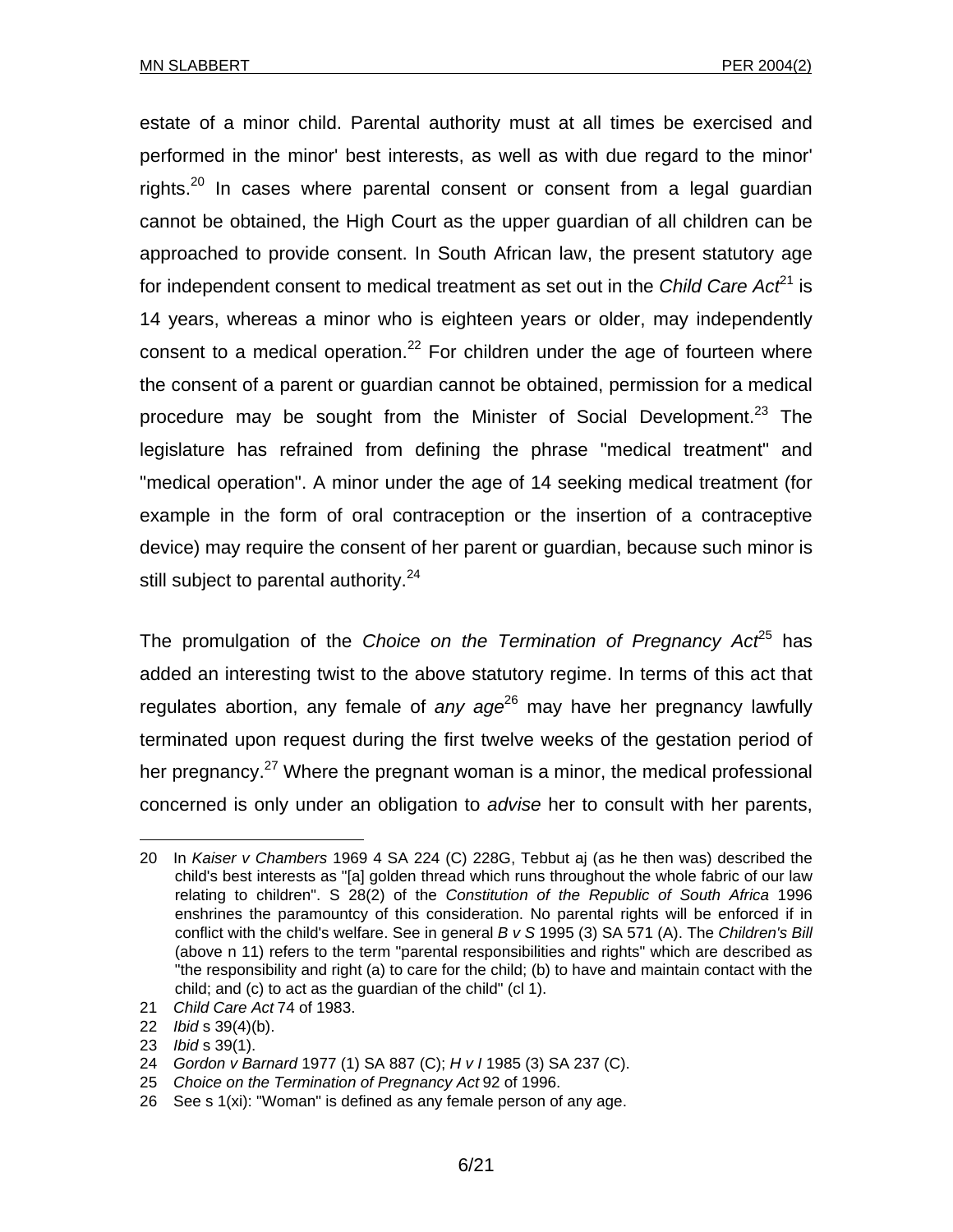guardian, family or friends before the pregnancy is terminated. The termination may not be denied should she choose not to consult with such persons.<sup>28</sup> Despite the fact that most of these first-trimester abortions do not involve any serious surgical intervention, it nevertheless creates an anomaly in the sense that a grave decision of this nature does not require any parental consent or guidance. A separate set of principles relating to the requirement of parental consent now applies in respect of the termination of pregnancies on the one hand, and other medical interventions on the other. This absurd result in practice requires the consent of the parents of a sixteen-year old minor under parental authority for the removal of her tonsils, but not when she decides to end her pregnancy and have an eleven-week old foetus removed from her womb!

The *Children's Bill*, 29 set to repeal the whole of the *Children's Act*, 30 the *Child*  Care Act<sup>31</sup> and the *Guardianship Act*<sup>32</sup> provides for the independent medical decision-making of a child in certain circumstances. $33$  The Bill provides that a child may be subjected to medical treatment or a surgical operation only if consent is given in terms specific provisions of the Bill.<sup>34</sup> A child may consent to medical treatment or a surgical operation provided that the child is at least 12 years old and is of sufficient maturity and has the mental capacity to understand the benefits, risks, social and other implications of the treatment or operation.<sup>35</sup> The latter allowance is however qualified in the same subsection that states that

-

<sup>27</sup> S 2(1)(a).

<sup>28</sup> S 5(4) and (5) make special provision for terminations in respect of women who are severely mentally disabled or in a state of continuous unconsciousness.

<sup>29</sup> Above n 11.

<sup>30</sup> *Children's Act* 33 of 1960.

<sup>31</sup> Above n 21.

<sup>32</sup> *Guardianship Act* 192 of 1993.

<sup>33 &</sup>quot;Child" is defined as a person under the age of 18 years. The Children's Bill, initially submitted to Parliament dealt with the full spectrum of the protection of children on both national and provincial level was later found to be a "mixed" bill containing elements to be handled in terms of both s 75 (functional area of national legislative competence) and s 76 of the Constitution and was consequently split. Children's medical decision-making now falls under matters that apply to the provincial government only and will be introduced as a *Children's Amendment Bill* as soon as the s 75 Children's Bill has been enacted.

<sup>34</sup> Cl 129(1) of the consolidated bill, dated 12 August 2003. The consent may be given only in terms of cl 129, subs (2), (3), (4) or (5).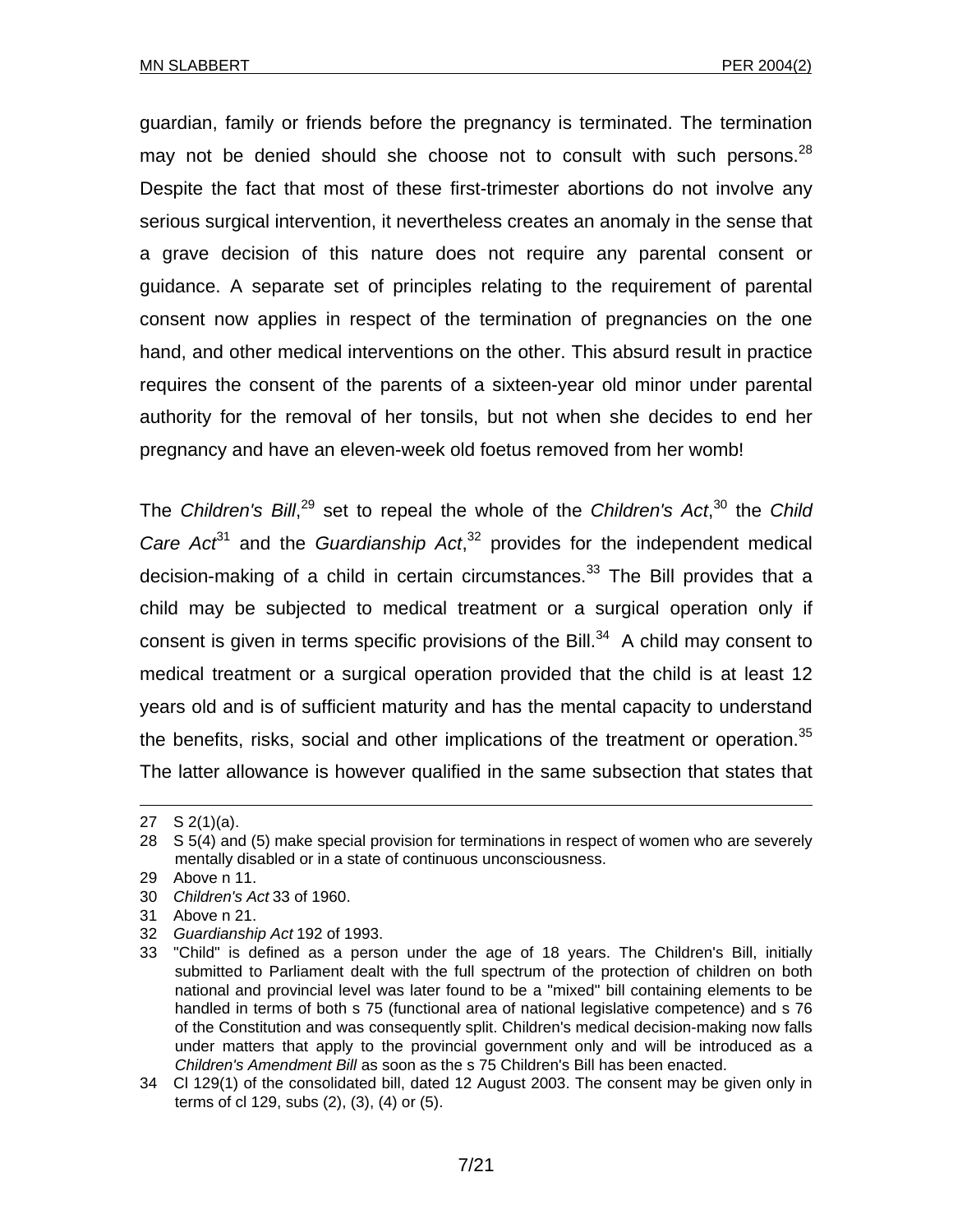such a child may not consent to a *surgical operation* without the *assistance* of either the parent of the child or the primary care-giver of the child.<sup>36</sup> The requirement of parental assistance<sup>37</sup> for surgical operations in the absence of a clear definition of "assistance" is difficult to grasp: Does it in addition refer to parental advice or supplementary support, $38$  or does it entail parental approval? As far as assisting a child in this regard is concerned, the Bill states that no parent or primary care-giver may refuse to assist a child in consenting to a surgical operation by reason only of religious or other beliefs.<sup>39</sup> The position of a child whose parent or care-giver refuses to assist is also unclear. Would such a child's consent be valid in the absence of the required assistance? For children under the age of 12 years, or children over the age of 12 lacking the maturity or mental capacity to understand the benefits, risks and social implications of the treatment or operation, the parent or primary care-giver may consent to medical treatment or a surgical operation.<sup>40</sup> The Bill also provides for consent given by the superintendent or the person in charge of a hospital, as well as the High Court or the children's court in certain instances. $41$  In the case of HIV-testing, the Bill states that a child below the age of 12 years and of sufficient maturity to understand the implications of such a test may consent to an HIV-test.<sup>42</sup> The Bill also provides that every child has the right to confidentiality regarding his or her health status and the health status of a parent, care-giver or family member, except when maintaining such confidentiality is not in the particular child's best interests.<sup>43</sup>

<sup>35</sup> Cl 129(2)(a).

<sup>36</sup> Cl 129(2)(b).

<sup>37</sup> Or assistance given by the child's primary care-giver in terms of cl 129(2)(b)(ii).

<sup>38</sup> See *Merriam-Webster* http://www.m-w.com/ 8 Sep 2004. Under "assistance": to give support or aid; to be present as spectator.

<sup>39</sup> Cl 129(6). The same provision states that consent may be refused if a parent or primary care-giver can show that there is a medically accepted alternative choice to the medical treatment or surgical operation concerned.

<sup>40</sup> Cl 129(3).

<sup>41</sup> Clauses 129(4) and 129(5).

<sup>42</sup> Cl 130(2).

<sup>43</sup> Cl 13(b). The bill also introduces a change in the age of majority from 21 years to 18 years (cl 17).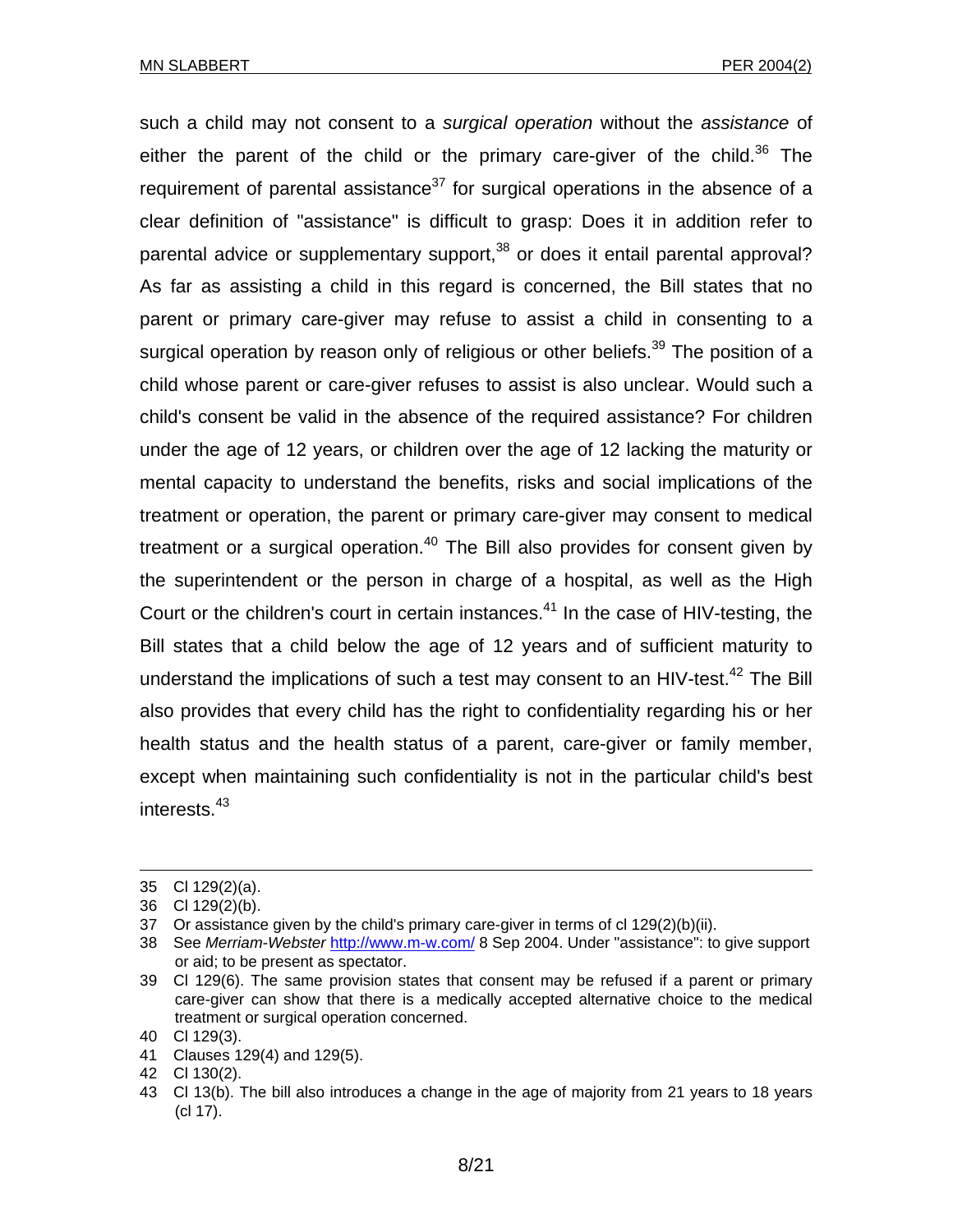$\overline{a}$ 

The above developments, necessitated by the large number of children requiring medical assistance as a result of HIV/AIDS and violence, are welcomed. The present provisions relating to consent entrenched in the *Child Care Act* instead of protecting children pose serious barriers to protecting their rights to life and to the highest attainable standard of health under the Constitution.<sup>44</sup> The logical consequence of these new provisions, read together with the provision relating to confidentiality, is that a minor over the age of twelve years will also be able to consent to *disclosures* of his or her medical records. Health care practitioners may be justified for breaching this confidentiality (for example by disclosing any medical facts about his or her patient to any third party) if the patient expressly or impliedly<sup>45</sup> consents to the disclosure;<sup>46</sup> if the comprehensive care of a patient requires other health care providers to have access to confidential information;<sup>47</sup> if the health care provider is engaged by an employer, insurance company or other third party to report on a patient;  $48$  if required by statute to disclose certain information in the public interest; $49$  and if ordered by a competent court to disclose certain information for the purposes of medical negligence suits $50$  or criminal prosecutions.

<sup>44</sup> S 28(1). Cf Gerntholtz and Schleifer *Aidslaw project* 3. The submission refers to research which has shown that problems in obtaining consent on behalf of unaccompanied children and those whose parents or guardians refused to consent to medical treatment barred some children from receiving post-rape medical services (at 5).

<sup>45</sup> An example of implied consent arises, for example, where a doctor who refers a patient to a specialist for treatment or advice will send the specialist information about the patient's condition. A doctor's prescription similarly tells the pharmacist something about the patient's condition.

<sup>46</sup> The *National Health Bill* [B32-2003] also lists the patient's ("user's") consent as an exception (cl 14(2)(a)).

<sup>47</sup> The patient's authorisation for this is either direct (the patient's signature to a hospital consent form agreeing that hospital staff may examine him or her and his or her records), or implied (when the patient seeks treatment in a hospital).

<sup>48</sup> The legal justification for the doctor disclosing the information is the patient's express or implied consent. The doctor and third party are both bound by the confidentiality to the extent that they may use and impart the information only for the purpose intended.

<sup>49</sup> Doctors are usually required to inform government health authorities of patients with certain infectious or notifiable and sexually transmitted diseases; and give notification of abortions performed. The *National Health Bill* provides that the disclosure of personal information will be justified when "non-disclosure of the information represents a serious threat to public health" (cl 14(2)(c)).

<sup>50</sup> This exception is recognised in cl 14(2)(b) of the National Health Bill.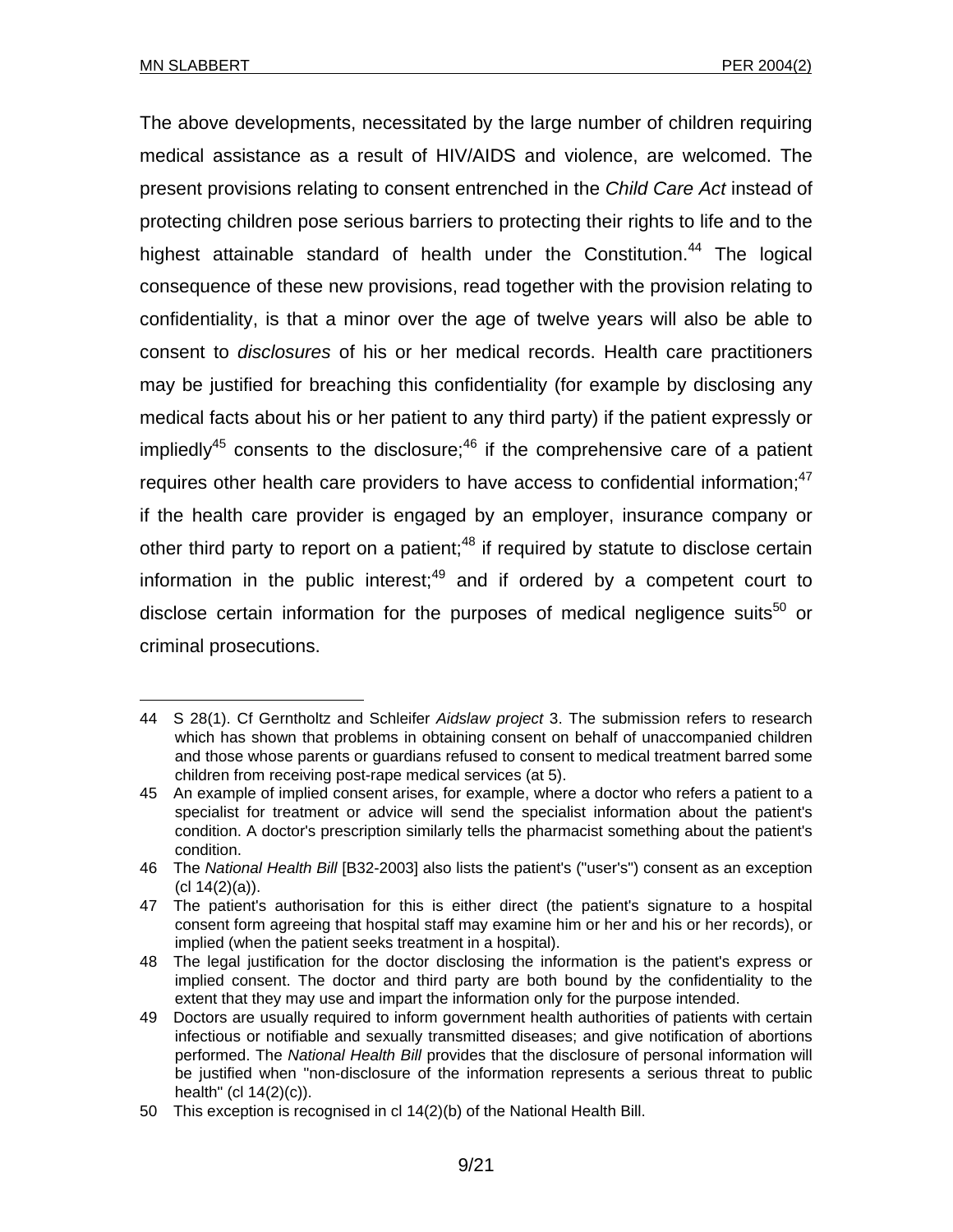In South Africa, the position regarding access to the medical records of minors does not appear to correspond to the developments relating to minors' consent to medical treatment and surgical operations.

# **4 Access to and disclosure of information contained in health records**

Unlike in many other Western legal systems, specific measures for the protection of data pertaining to individuals have not yet been enacted in South Africa. In terms of the recent *Promotion of Access to Information Act*, 51 personal information should be accessible to the individual to whom it relates.<sup>52</sup> This Act gives effect to the public's right of access to information from public and private bodies, as contained in section 32 of the Constitution, $53$  but must be read with existing legislation and regulations which deal specifically with the *right to* and the *provision of* information, as well as existing legislation and regulations dealing specifically with the *retention* of information.<sup>54</sup> Until such time as separate and specific legislation for the protection of privacy and data is promulgated, measures contained in the *Promotion of Access to Information Act* protecting the right to privacy are being regarded as interim measures.

Freedom of information and privacy are closely related. The collection and

 $\overline{a}$ 51 *Promotion of Access to Information Act* 2 of 2002, s 88. For the history and background of the act, see Currie and Klaaren *Commentary* 1-11.

<sup>52</sup> The act's main operative provisions protecting the right to privacy are the personal information grounds of refusal contained in s 34 and 63.

<sup>53</sup> S 32 of the Constitution provides that everyone has the right of access to any information held by the state and any information that is held by another person and that is required for the exercise or protection of any rights. In addition, the *Electronic Communications and Transactions Act* 25 of 2002 provides for interim measures dealing with the correction of data and the voluntary adherence to data protection principles.

<sup>54</sup> Eg relating to the disclosure of information, the *Banks Act* 94 of 1990 (GN R.1112 of 8 November 2000); *Companies Act* 61 of 1973 (eg s 237-239); *Income Tax Act* 58 of 1962 (s 4); *Occupational Health and Safety Act* 85 of 1993 (s 36), to name but a few. For provisions relating to the retention of records, eg the *Basic Conditions of Employment Act* 75 of 1997 (s 31); *Close Corporations Act* 69 of 1984 (s 13-14); *Insolvency Act* 24 of 1936 (s 134, 155); and the *Value-Added Tax Act* 89 of 1991 (s 55).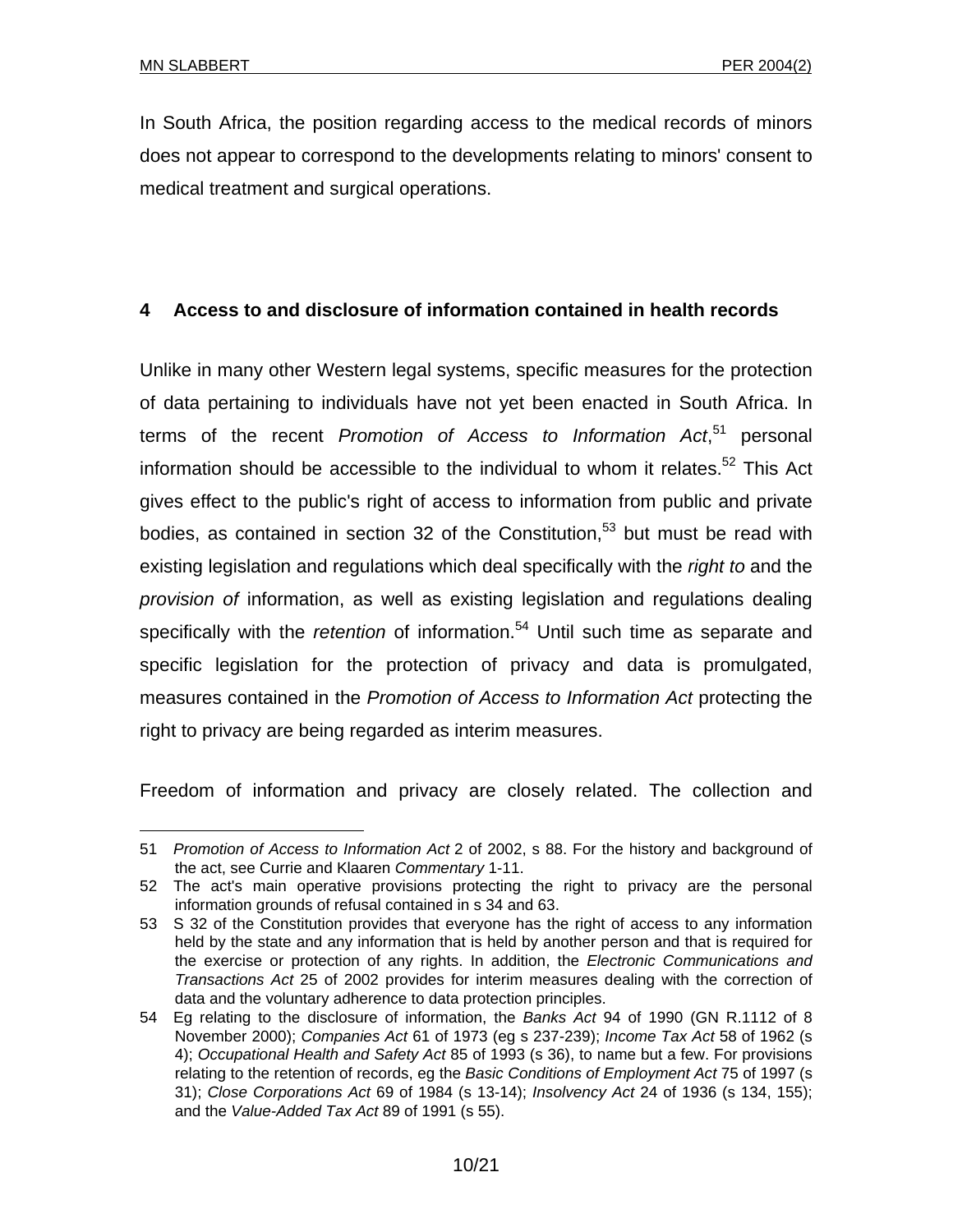$\overline{a}$ 

dissemination of personal information by both public and private bodies on the one hand must be balanced on the other hand by the rights of individuals to know who has information about them, what the contents of this information are, as well as the right to be able to correct or amend inaccurate, misleading or outdated information. The general right to privacy that is given effect to in the *Promotion of Access to Information Act* has been interpreted by the Constitutional Court as extending only to those parts of one's life in respect of which one has a legitimate expectation of privacy.<sup>55</sup>

The right to privacy is protected in terms of our common law and the Bill of Rights.<sup>56</sup> Both the fundamental right to privacy entrenched in the Constitution, as well as the common law protection of privacy, do not offer absolute protection and may be limited in terms of a law of general application<sup>57</sup> and has to be balanced with other rights entrenched in the Constitution.

As far as *private* information is concerned, there is a reasonable expectation that privacy will be recognised.<sup>58</sup> The general right to privacy in the freedom-of-

<sup>55</sup> *Investigating Directorate: Serious Economic Offences v Hyundai Motor Distributors* 2001 (1) SA 545 (CC) par 16: "Wherever a person has the ability to decide what he or she wishes to disclose to the public and the expectation that such a decision will be respected is reasonable, the right to privacy will come into play."

<sup>56</sup> The common law protects every person's personality rights such as the right to dignity, good name and bodily integrity. The common law protects rights of personality under the *action iniuriarum*. See *Stoffberg v Elliot* 1923 CPD 148; *Lymbery v Jefferies* 1925 AD 235; *Lampert v Hefer* 1955 (2) SA 507 (A); *Esterhuizen v Administrator, Transvaal* 1957 (3) SA 710 (T). Cf Neethling, Potgieter and Visser *Law of personality* 38. S 14 of the Constitution states that everyone has the right to privacy, which includes the right not to have- (a) their person or home searched; (b) their property searched; (c) their possessions seized; or (d) the privacy of their communications infringed.

<sup>57</sup> S 36 of the Constitution describes how rights may be limited. Other constitutional rights may also limit the right to privacy, such as, eg the right to access to information (s 32) and right to freedom of expression (s 16). Privacy as a common law right of personality will necessarily be limited by the interests of others, as well as the public interest.

<sup>58</sup> A violation of privacy in respect of private data would necessarily involve the possible disclosure or release of private information relating to personal or intimate aspects of a person's life; that the data was provided for one purpose, but was used for another; or that it was disseminated to the general public, press or other third parties from whom one could reasonably expect that the disclosure would have been withheld. These factors were considered important by the Constitutional Court in establishing whether a violation of the right to privacy of private information took place in *Mistry v Interim National Medical and*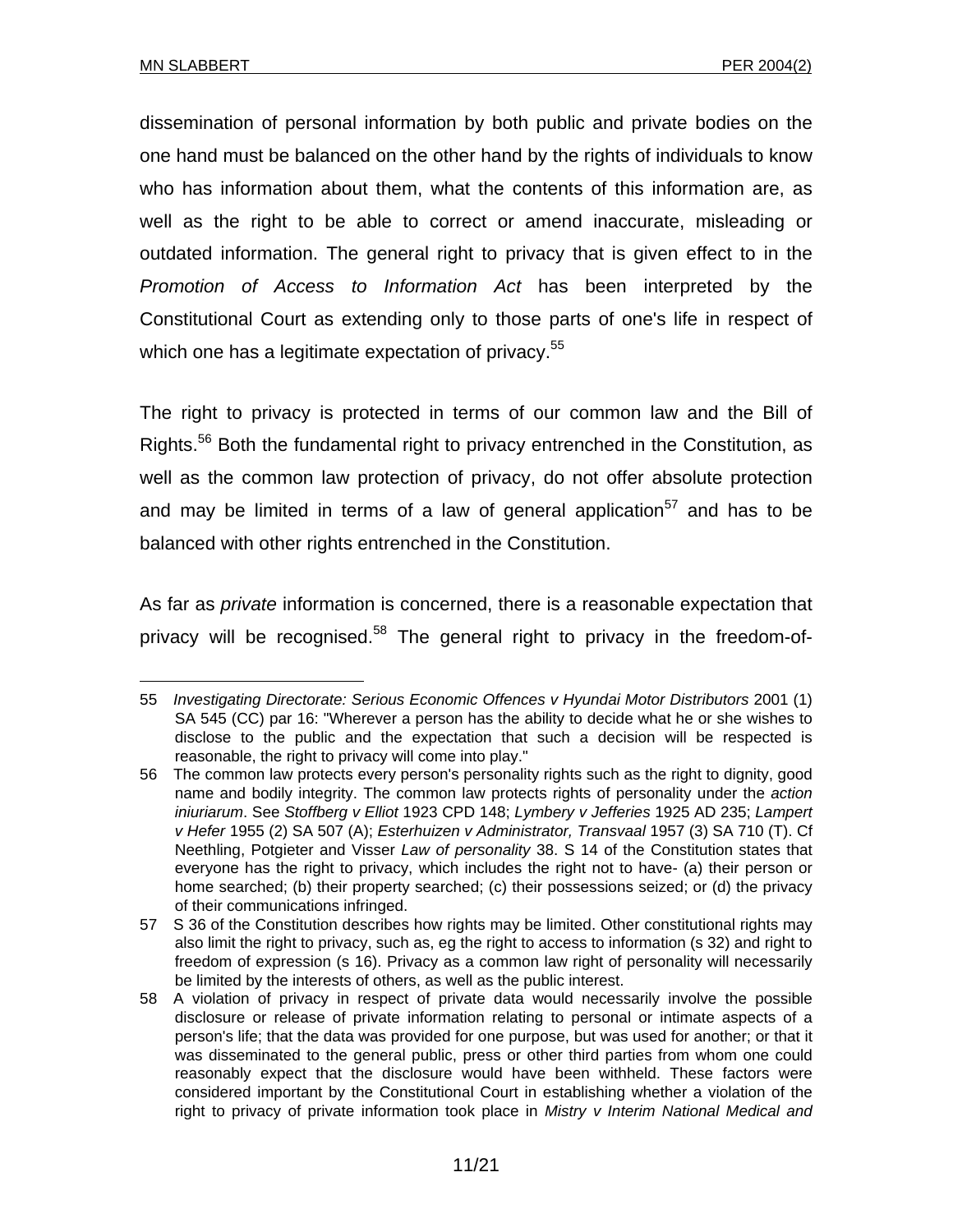information context encompasses two specific concerns: an interest described as "informational self-determination"<sup>59</sup> restricting the use, collection and disclosure of private information, and an interest in accessing personal information that has been collected by others in order to ascertain its content and check its accuracy. 60 Although the *Promotion of Access to Information Act* protects both interests to some degree, it is primarily concerned with regulating the use, collection and disclosure of private information. This is achieved by virtue of two provisions of the  $act<sup>61</sup>$  that prevent the use of the right access to information to obtain personal information about a third party.

Normally, in respect of a doctor-patient relationship, the unauthorised disclosure of private medical facts contained in a health record held by a private medical practitioner to a third party will, as a breach of confidentiality, be *prima facie* wrongful and an infringement of the right to privacy.<sup>62</sup> The question arises whether the *Promotion of Access to Information Act* makes provision for third parties, such as parents, to request access to the health records of their minor children, and to what extent the Act protects the privacy of minors' health records.

The *Promotion of Access to Information Act* (hereafter the "PATIA") regulates both privately and publicly held information and overrides other legislation in respect of *access* to information. The *PATIA* does not contain a general

-

*Dental Council of South Africa* 1998 (4) SA 1127 (CC) par 51.

<sup>59</sup> This term originates from the term "informationelle Selbstbestimmung" used by the German Constitutional Court in its *Census* decision, 65 *BVerfGE* 1 (1983).

<sup>60</sup> Currie and Klaaren *Commentary* 119.

<sup>61</sup> S 34 and 63 of the act.

<sup>62</sup> As a possible infringement of the constitutional right to privacy or the common law of privacy, which will depend on the individual facts of each case. In the case of common law protection, the remedy will lie in the recovery of damages, whereas the constitutional remedy would involve the acknowledgement and enforcement of a fundamental right. The constitutional inquiry into whether the right to privacy has been infringed would entail an enquiry whether the right has been infringed and whether the infringement is justified, as opposed to the common law exercise as to whether there has been an unlawful infringement of one of the rights of personality. See in particular *Jansen van Vuuren v Kruger* 1993 (4) SA 842 (A) 850.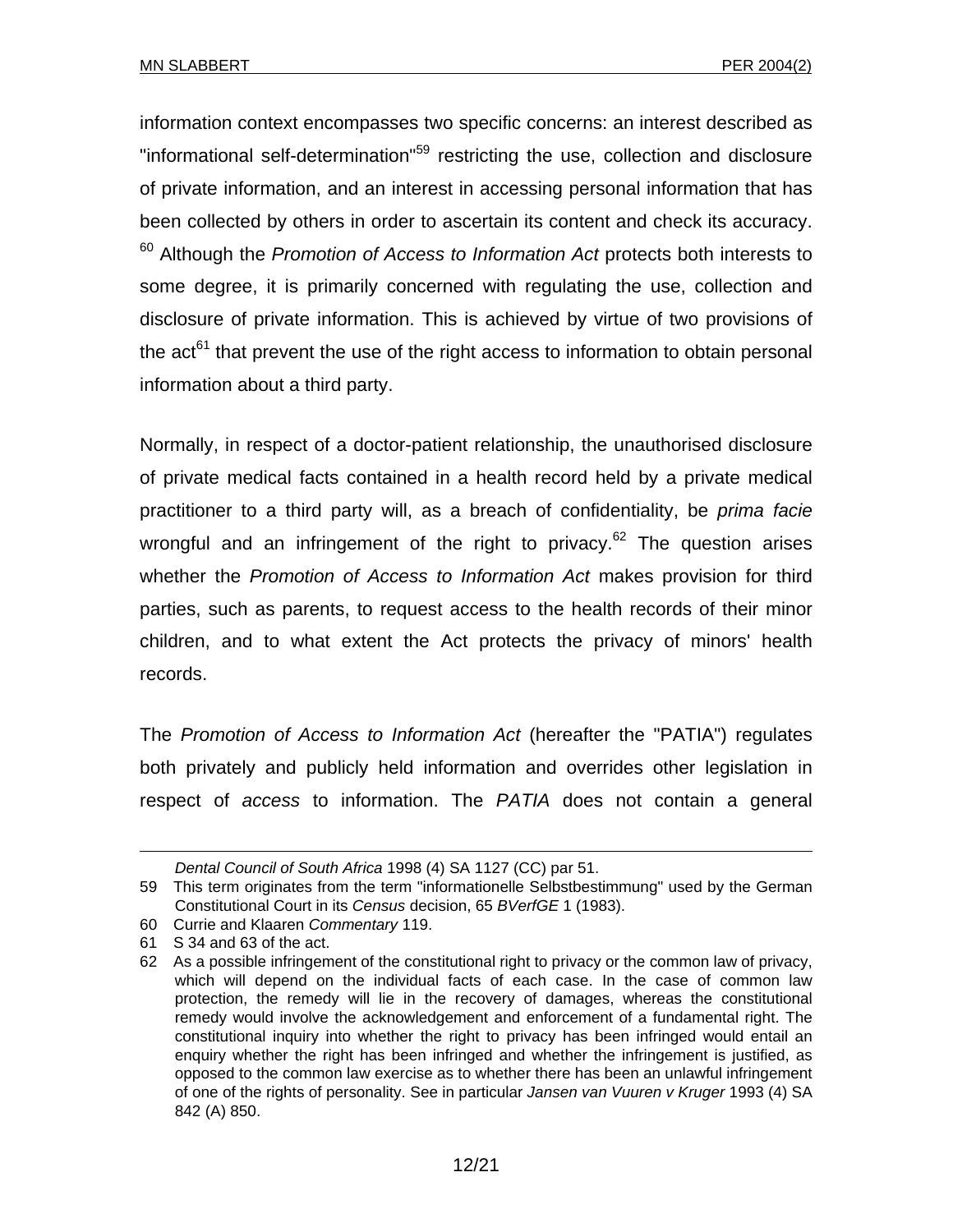prohibition on the disclosure of certain categories of information and merely provides for certain mandatory grounds of non-disclosure relating to requests under the Act. A person is entitled to access the records of both public and private bodies if there is no ground upon which access to that record can be refused in terms of the Act. $63$  As far as public bodies are concerned, a person requesting access to information held by public bodies is entitled to access, irrespective of his or her reasons for requesting access,  $64$  but when a private body is approached for access, the record has to be required for the exercise or protection of rights. One of the grounds upon which access to records must be refused<sup>65</sup> is when a request for information would involve the *unreasonable* disclosure of personal information<sup>66</sup> about a third party;  $67$  if the disclosure would constitute an action for breach of a duty of confidence owed to a third party in terms of an agreement;<sup>68</sup> and if the disclosure could reasonably be expected to endanger the life or physical safety of an individual.<sup>69</sup> However, a number of exceptions to this rule are set out in the act of which some are briefly mentioned: when the third party has consented in writing to the disclosure;<sup>70</sup> where the information is already publicly available; $^{71}$  and where the information concerns the physical or mental health or well-being of an individual who is under the care of the requester and who is under the age of 18 years or incapable of

63 S 11(1).

<sup>64</sup> S 11(3).

<sup>65</sup> In addition to the grounds on which a request for access must be refused, the *PATIA* provides for other grounds upon which a request for information *may* be refused (see s 66(b), 68 and 69(2)).

<sup>66</sup> S 1 of the *PATIA* defines "personal information" to include a variety of aspects, amongst others, a person's medical history.

<sup>67</sup> S 34(1) in respect of information held by public bodies and s 63(1) in respect of information held by private bodies.

<sup>68</sup> S 65. Part of the doctor-patient relationship is the expectation that the doctor will provide medical treatment and that the patient will furnish certain information about himself in order to receive the best possible treatment. Any unauthorised disclosure of confidential information relating to the patient will constitute a breach of this duty of confidence owed to the patient in terms of the agreement between doctor and patient.

<sup>69</sup> S 66(a).

<sup>70</sup> S 34(2)(a) in respect of information held by public bodies; s 63(2)(a) in respect of privately held information. The *National Health Bill* also recognises, in cl 14(2), the patient's ("user's") consent as an exception to the duty to maintain confidentiality.

<sup>71</sup> S 34(2)(c) in respect of information held by public bodies; s 63(2)(b) in respect of privately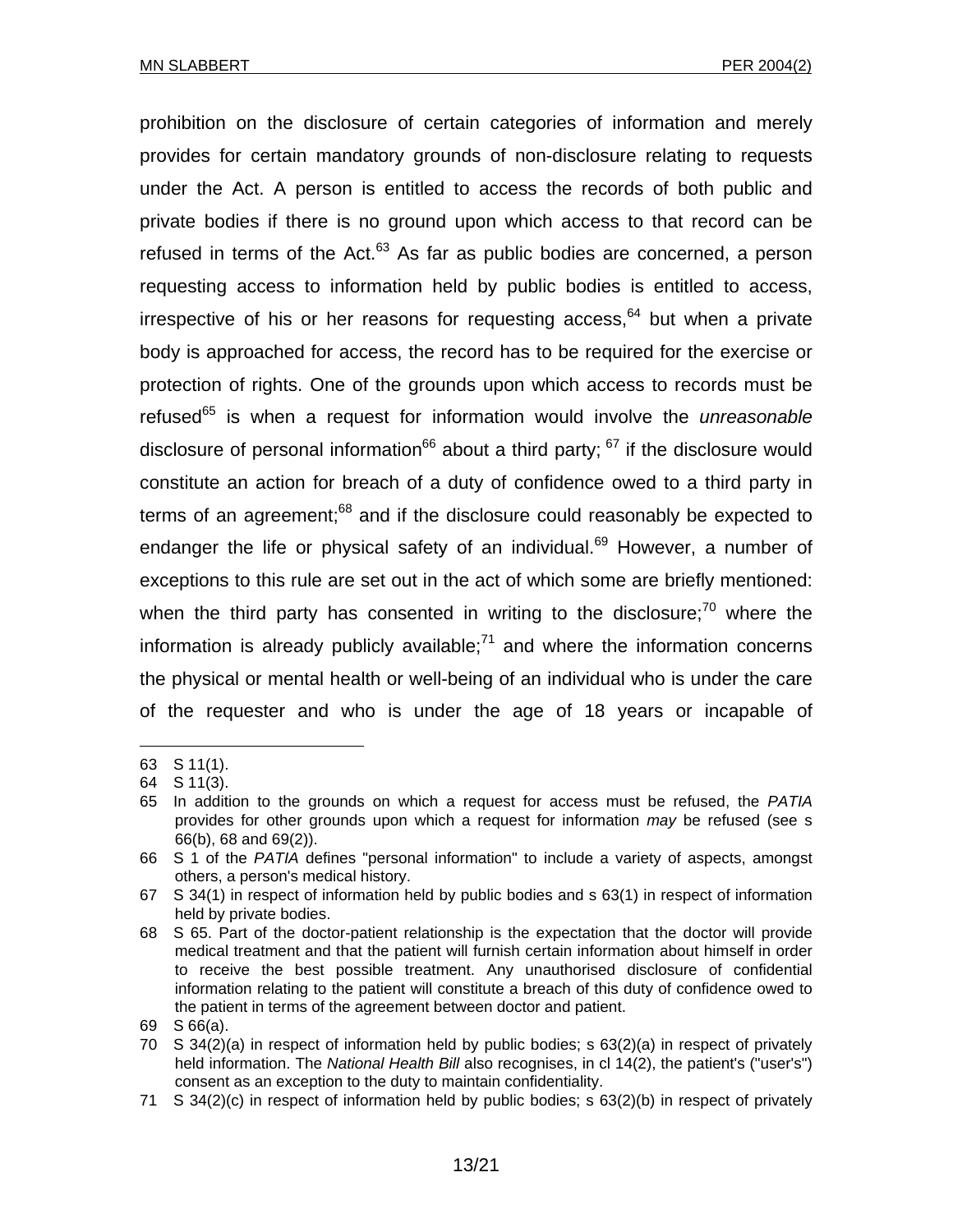understanding the nature of the request *and* if giving access would be in the individual's best interests.<sup>72</sup> This last-mentioned exception can be interpreted to include parental access to an 18 year old and younger child's file under any circumstance, provided that it is not unreasonable<sup>73</sup> and if disclosure would be in the child's best interests. The *PATIA* only prohibits the "unreasonable" disclosure of personal information. The disclosure of personal information that violates the right to privacy will undoubtedly be unreasonable. It is conceivable; however, that some health care providers would not regard the disclosure of a minor's personal health information to his or her parents or guardian as "unreasonable". Such determination would hinge on a balance of two important interests: the interest in the protection of confidential information on the one hand, and the right of parents to access their child's medical records in order to exercise their parental authority and rights in respect of their minor child effectively on the other hand, which, in a paternalistic health care context, may tend to favour parental authority. The *PATIA* also does not provide for instances when a dispute between family members arises as to whether a file should be accessed or kept confidential.74

When one looks at the *National Health Bill*, an equally ambiguous picture emerges. The *National Health Bill* provides that every "user" is entitled to confidentiality of

… all information concerning a user, including information relating to his or her health status, treatment or stay in a health establishment.<sup>75</sup>

held information.

<sup>72</sup> S 34(2)(d) in respect of publicly held information; s 63(2)(d) in respect of privately held information.

<sup>73</sup> See n 66 above.

<sup>74</sup> See Klinck (legal adviser of the Human Rights, Law and Ethics Unit, SAMA), in a letter to the Department of Justice dated 26 November 2001, cited in SALC *Privacy and Data Protection*  109 above n 2.

<sup>75</sup> Cl 14(1). A "health establishment" means any public or private facility at which any health service is provided, excluding a military health establishment (cl 1).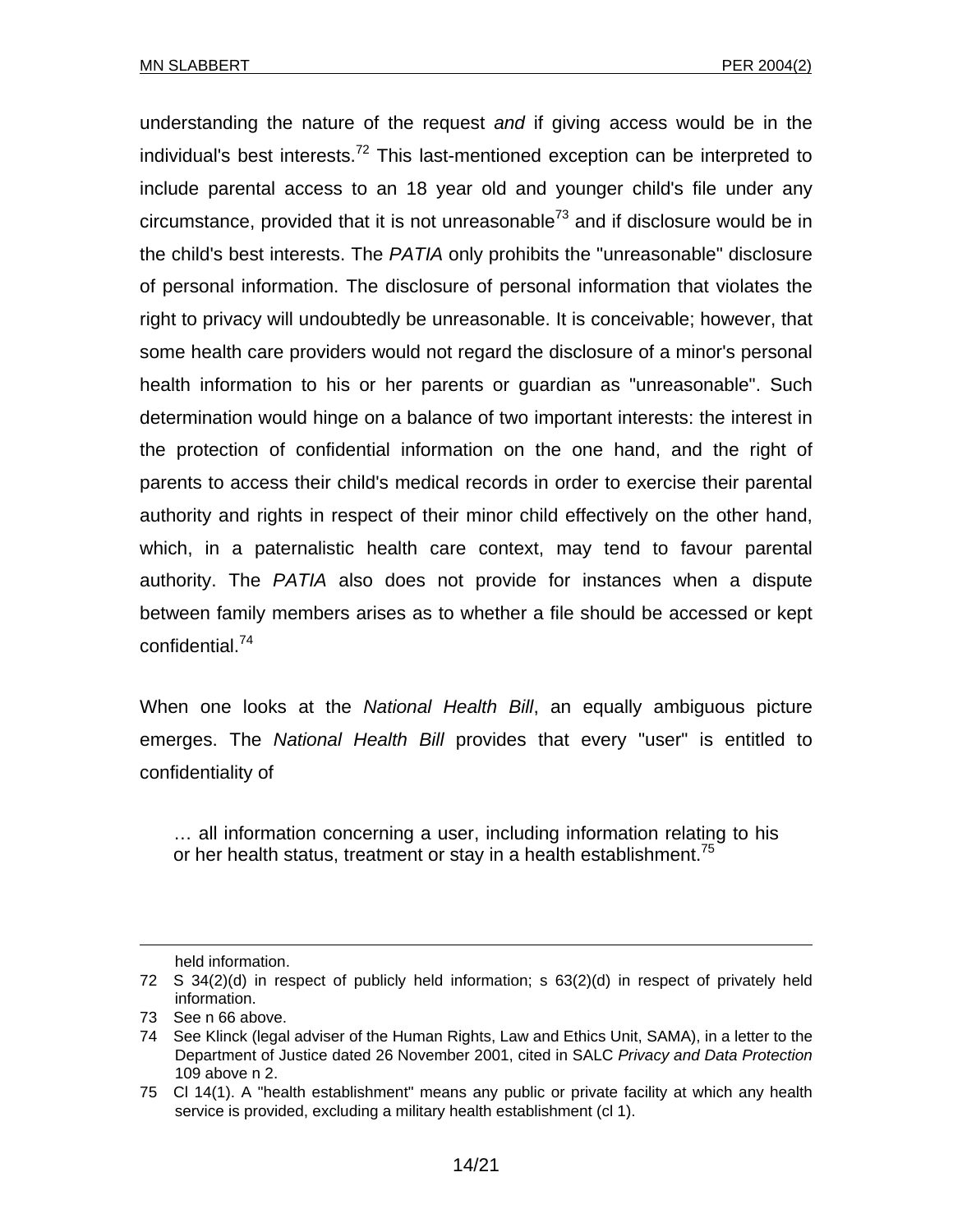No person may disclose any information concerning a "user"<sup>76</sup> unless the user consents to the disclosure; when disclosure is required in terms of a court order or any law; or when the non-disclosure would pose a serious threat to public health.<sup>77</sup> The bill also provides for access to health records of users by health care workers or persons working for or on behalf of health establishments and the disclosure of personal information of such users

… to any other person, health care provider or health establishment is necessary for any legitimate purpose within the ordinary course and scope of his or her duties where such access or disclosure is in the interests of the user.<sup>78</sup>

The curious definition of "user", $79$  read together with the clause providing for access to health records, $80$  makes it clear that although the confidentiality of "users" (parents or guardians of minor patients included) is protected, disclosure of personal information by health care providers, such as medical doctors, to the parents of minors will be justified if this is necessary and takes place in the ordinary course of their duties and the disclosure is in the interests of the minor user. The *National Health Bill* also does not require a person who may lawfully give consent in terms of section 39(4) of the *Child Care Act* to treatment of or surgical intervention on a child, to consult with that child before information

<sup>76</sup> The *National Health Bill* defines "user" as "the person receiving treatment in a health establishment, including receiving blood or blood products, or using a health service, and if the person receiving treatment or using a health service is —(a) below the age contemplated in s 39(4) of the *Child Care Act* 1983, … 'user' includes the person's parent or guardian or another person authorised by law to act on the firstmentioned person's behalf; or (b) incapable of taking decisions, 'user' includes the person's spouse or partner, the person's parent, adult child or brother or sister, or another person authorised by law to act on the firstmentioned person's behalf". In view of the fact that the *Child Care Act* referred to in this clause is set to be repealed as a whole by the *Children's Bill*, when enacted, it is assumed that this reference will be rephrased.

<sup>77</sup> Cl 14(2).

<sup>78</sup> Cl 15(1). "Personal information" is defined to have the same meaning as "personal information" in *PATIA* s 1.

<sup>79</sup> See n 76 above. If a child is below the ages stated in s 39(4) of the *Child Care Act* (eg 14 and 18), then "user" *includes* the parents or guardian of such a child. The definition of "user" is not clear as it appears that both the child and the parents or guardian are recognised as "users", though it is the *child* who is receiving the treatment and not its parents or guardian.

<sup>80</sup> See n 78 above.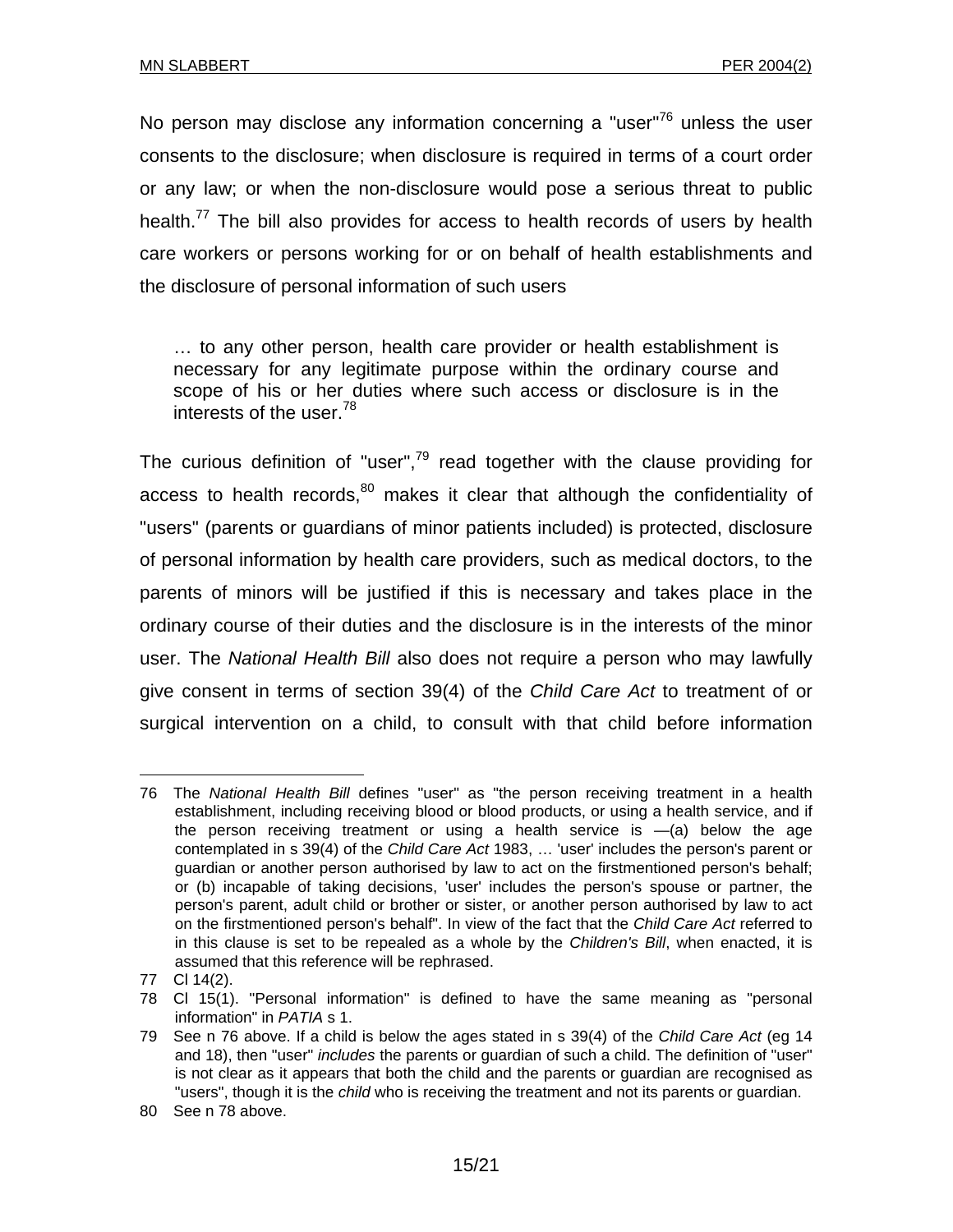regarding his or her health status is disclosed.

#### **5 Conclusion**

It is submitted that the above ad hoc provisions relating to the confidentiality of children's medical records are still inadequate in protecting the minor's right to privacy. Although the *Children's Bill* includes a provision that children have the right to confidentiality regarding their health status, it appears that parents and guardians are able to access minor's health records in terms of both the *Promotion of Access to Information Act* and the *National Health Bill*. The statutory discrepancies identified above can be overcome in the following manner:

- The provisions in the *Children's Bill* relating to children's consent to medical treatment and surgical operation should spell out more clearly the requirement of a parent's or primary care giver's *assistance* in respect of a child's consent to surgical operations is concerned. The present formulation suggests that a parent or care-giver's consent is still required for surgical operations. It is also not clear what the result would be if a parent should refuse to render the required "assistance".
- The *National Health Bill* should mirror the provisions contained in the *Children's Bill* providing for children's autonomous medical decision-making in order to remove any uncertainty that may arise in respect of related confidentiality issues. Although a minor's confidentiality of health information appears to be protected, disclosures "in the interests of a user" in a paternalistic medical setting may favour parental access over a child's right to confidentiality in his or her health records.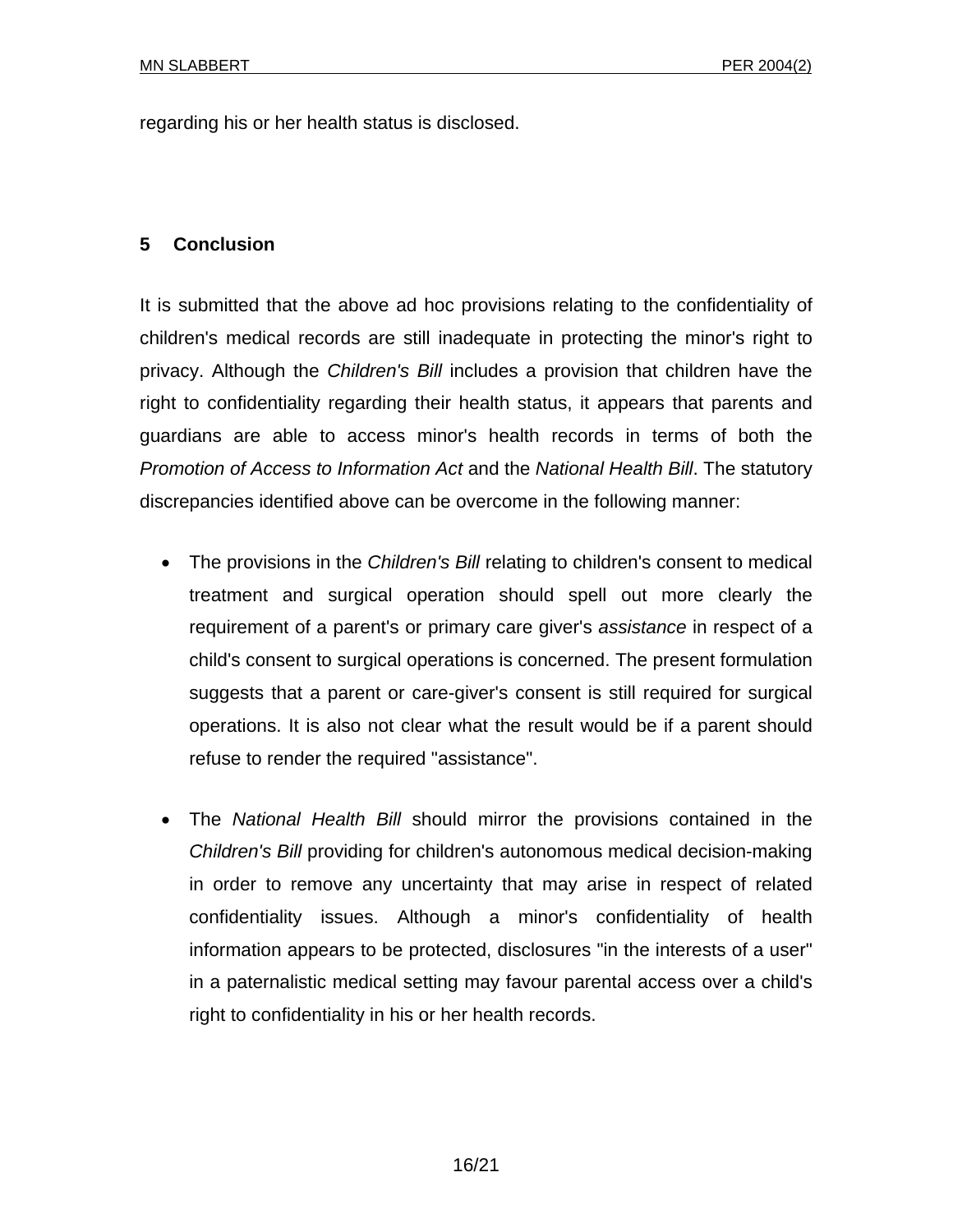• Any proposed privacy and data protection legislation<sup>81</sup> should include an explicit provision recognising a 12 year old and older child's right to confidentiality of personal information, subject to the limited number of recognised grounds justifying disclosure referred to above.<sup>82</sup> The *National Health Bill* should also be amended to give effect to this in a similar way as the *Children's Bill*. The *PATIA*, in addition, should be amended by deleting the conflicting provision allowing access to information concerning the physical or mental health or well-being of persons under the age of 18 years under the care of the requester of the information.<sup>83</sup>

Children of 12 years and older consenting to medical treatment should be able to control parental access to their health records. The assumption for many years that parental authority over a child entitles a parent to automatic access of his or her minor child's health records can simply no longer be accepted. The time has come that parental access to minors' medical records in the South African health care context are once and for all clearly spelled out.

<sup>81</sup> Investigated as an option by the SALR *Privacy and Data Protection* 4.

<sup>82</sup> See par 3 above, text to n 42-47.

<sup>83</sup> See par 4 above, n 72.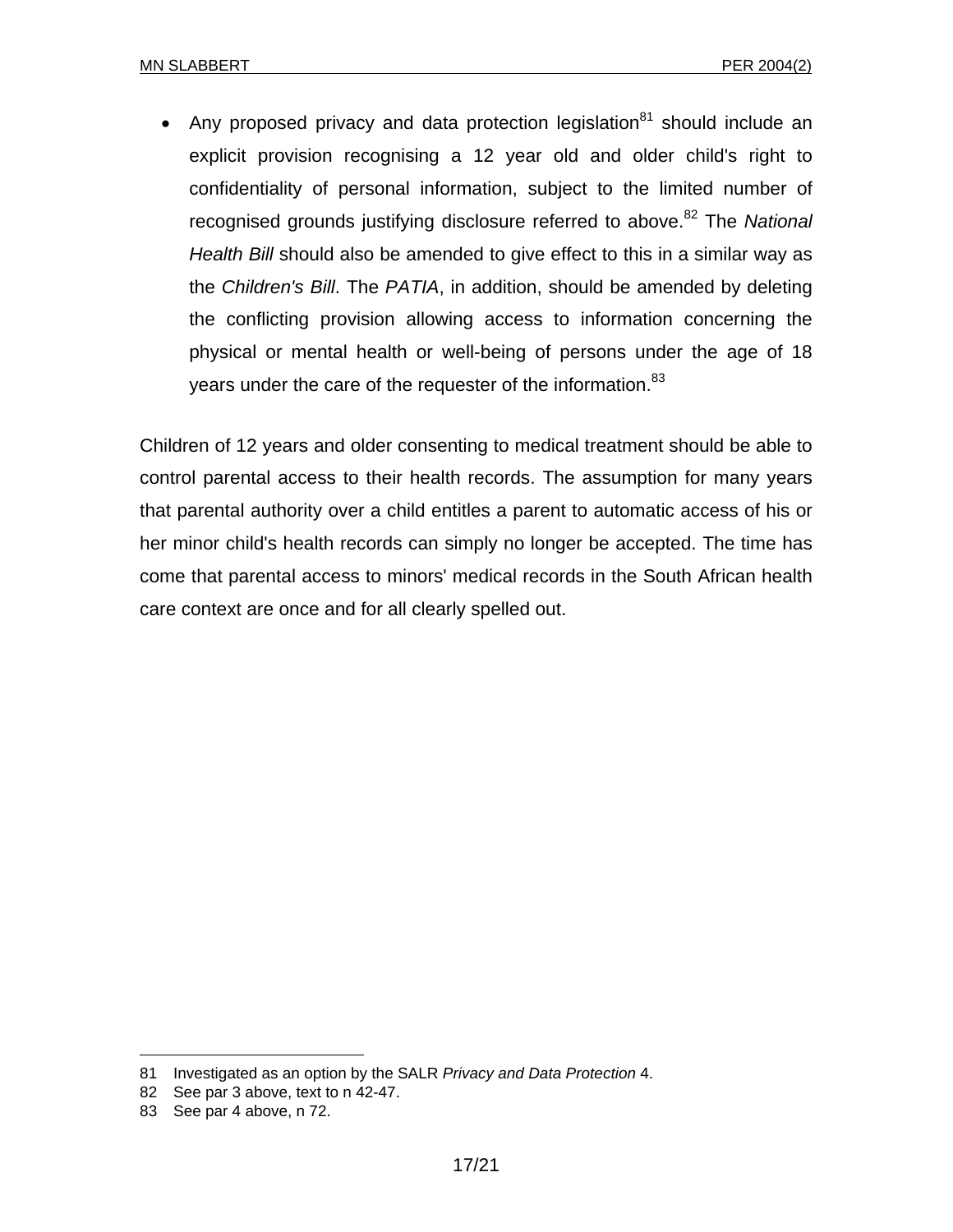# **Bibliography**

Currie and Klaaren *Commentary* 

Currie I and Klaaren J *The Promotion of Access to Information Act: Commentary* (Siberink Cape Town 2002)

Gerntholtz and Schleifer *Aidslaw*

Gerntholtz L and Schleifer R *Aidslaw project* (Centre for Applied Legal Studies: *Submission on the Children's Bill*) 27 July 2003

Kennedy and Grubb *Medical law* 

Kennedy I and Grubb A *Medical law* 3<sup>rd</sup> ed (Butterworths London 2000)

# Morgan 1986 *Monash University Law Review*

Morgan J "Controlling minors' fertility" 1986 (12) *Monash University Law Review* 161

Neethling, Potgieter and Visser *Law of personality*  Neethling J, Potgieter JM and Visser P *Neethlings law of personality* (Butterworths Durban 1996)

Parkinson 1992 *Australian Journal of Family Law*

Parkinson P "Children's rights and doctors' immunities" 1992 (6) *Australian Journal of Family Law* 101

Richardson and Webber *Ethical issues* 

Richardson J and Webber I *Ethical issues in child health care* (Mosby London 1995)

SALR *Privacy and Data Protection*  South African Law Reform Commission *Privacy and Data Protection*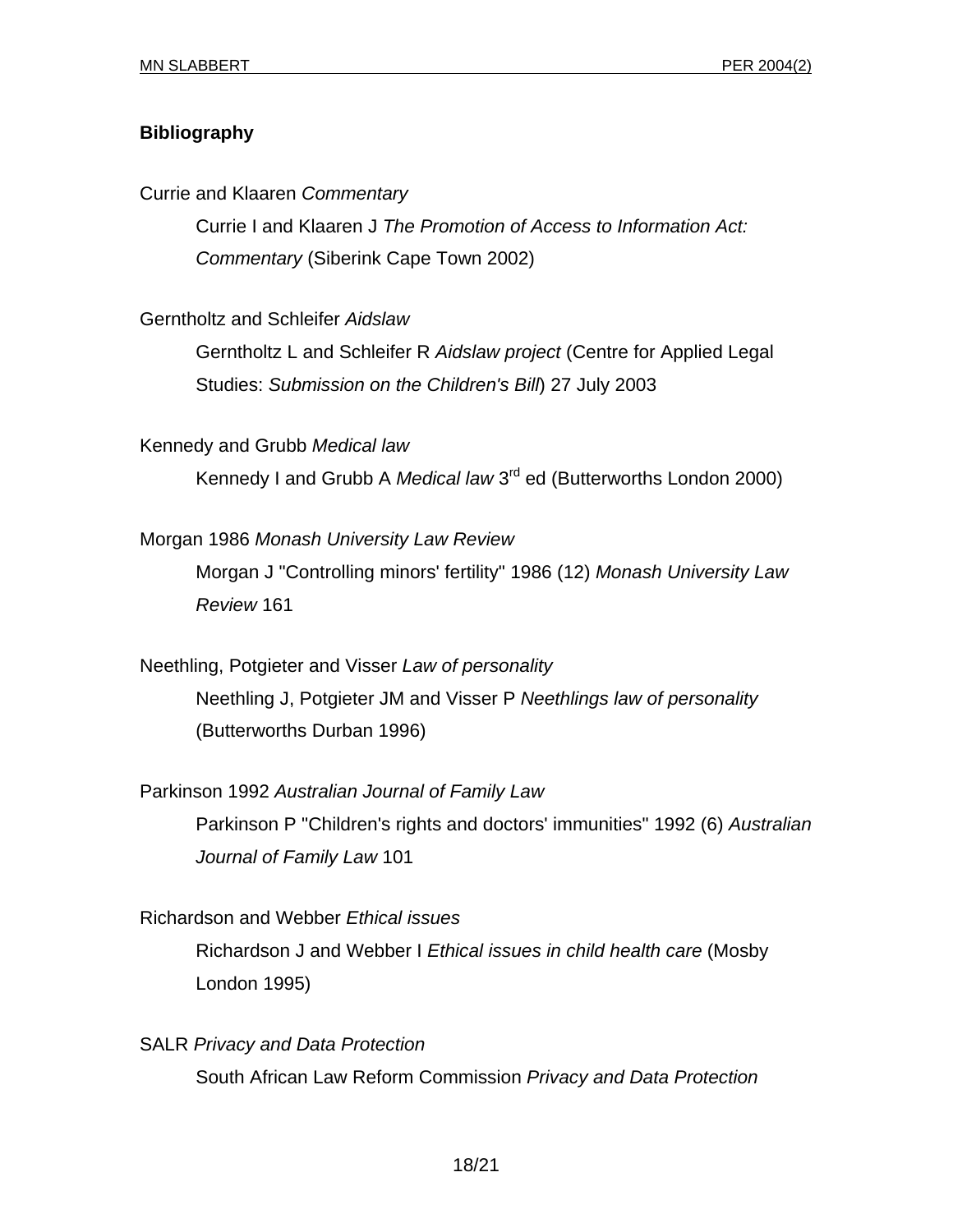(Issue paper 24 Project 124) 28 August 2003

Tingle *Patient confidentiality* 

Tingle J *Patient confidentiality* (Emis Professional Publishing Hertfordshire 2002)

Wilson 1996 *Australian Journal of Forensic Sciences*

Wilson R Sir "The Gillick Crusade" 1996 (19) *Australian Journal of* 

*Forensic Sciences* 8

#### *Register of Statutes*

#### **Australia**

*Privacy Act* 1988

*Privacy Amendment (Private Sector) Act* 2000

#### **Canada**

*Privacy Act* 1983

*Personal Information Protection and Electronic Documents Act* 2000

#### **New Zealand**

*Privacy Act* 1993

#### **South Africa**

*Allied Health Professions* Act 63 of 1982 *Banks Act* 94 of 1990 *Basic Conditions of Employment Act* 75 of 1997 *Child Care Act* 74 of 1983 *Children's Act* 33 of 1960. *Children's Bill* [B70-2003] *Choice on the Termination of Pregnancy Act* 92 of 1996 *Close Corporations Act* 69 of 1984 *Companies Act* 61 of 1973 *Constitution of the Republic of South Africa* 1996 *Dental Technicians Act* 19 of 1979 *Electronic Communications and Transactions* Act 25 of 2002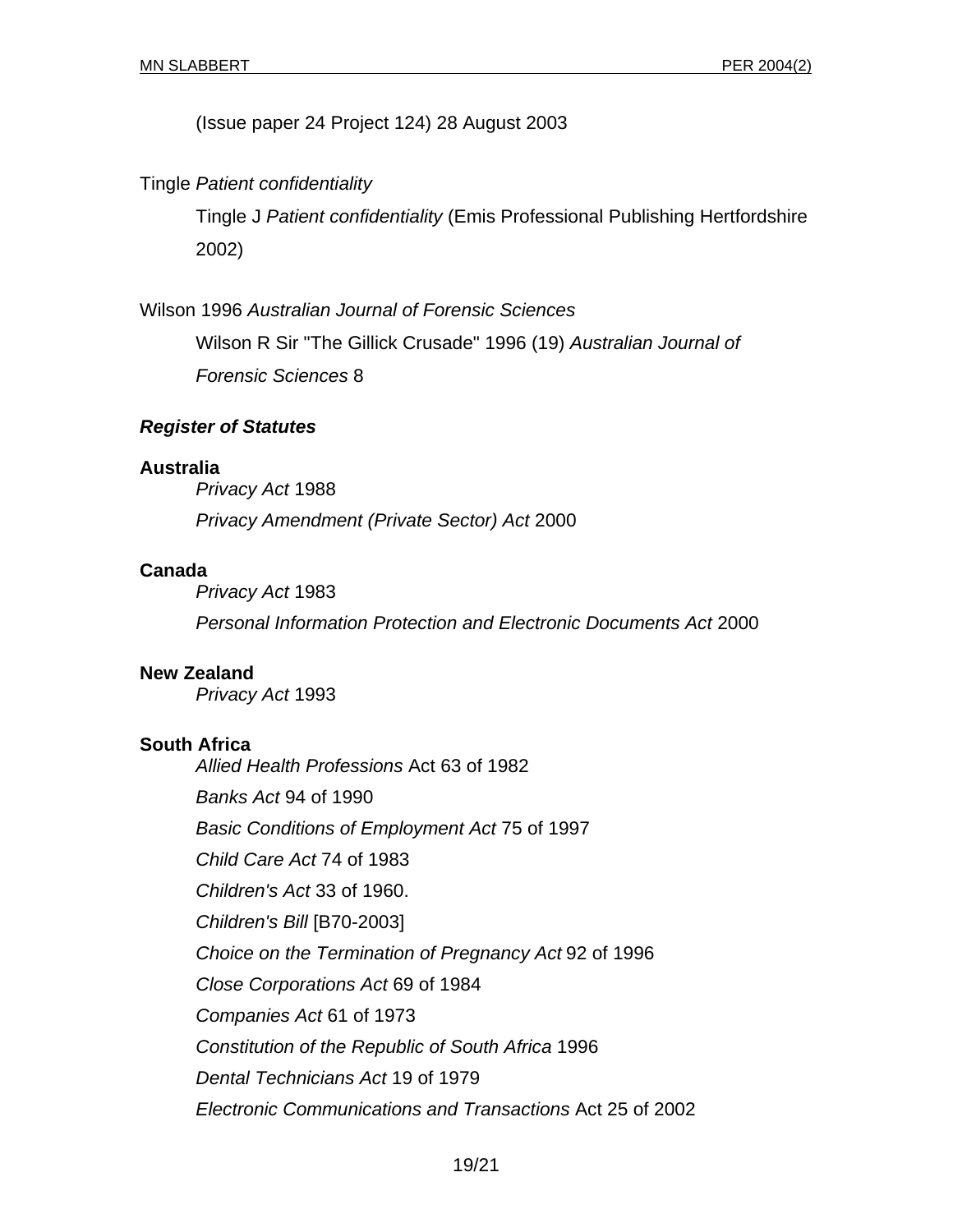*Guardianship Act* 192 of 1993 *Health Professions Act* 56 of 1974 *Income Tax Act* 58 of 1962 *Insolvency Act* 24 of 1936 *National Health Bill* [B32-2003] *Nursing Act* 50 of 1978 *Occupational Health and Safety Act* 85 of 1993 *Pharmacy Act* 53 of 1974 *Promotion of Access to Information Act* 2 of 2000 *Promotion of Access to Information Act* 2 of 2002 *Value-Added Tax Act* 89 of 1991

#### **United Kingdom**

*Data Protection Act* 1998

#### *Register of Cases*

*B v S* 1995 (3) SA 571 (A) *Department of Health and Community Services (NT) v JWB (Marion's case)* (1992) 175 CLR 218; 106 ALR 385 (HCA) *Esterhuizen v Administrator, Transvaal* 1957 (3) SA 710 (T) *Gillick v West Norfolk and Wisbech Area Health Authority* [1984] QB 581, [1984] 1 All ER 365; on appeal [198] AC 112, [1985] 1 All ER 533; rev [1986] AC 112, [1985] 3 All ER 402 (HL) *Gordon v Barnard* 1977 (1) SA 887 (C) *H v I* 1985 (3) SA 237 (C) *Investigating Directorate: Serious Economic Offences v Hyundai Motor Distributors (Pty) Ltd* 2001 (1) SA 545 (CC) *Jansen van Vuuren and Another NNO v Kruger* 1993 (4) SA 842 (A) *Kaiser v Chambers* 1969 4 SA 224 (C) *Lampert v Hefer* 1955 (2) SA 507 (A) *Lymbery v Jefferies* 1925 AD 235